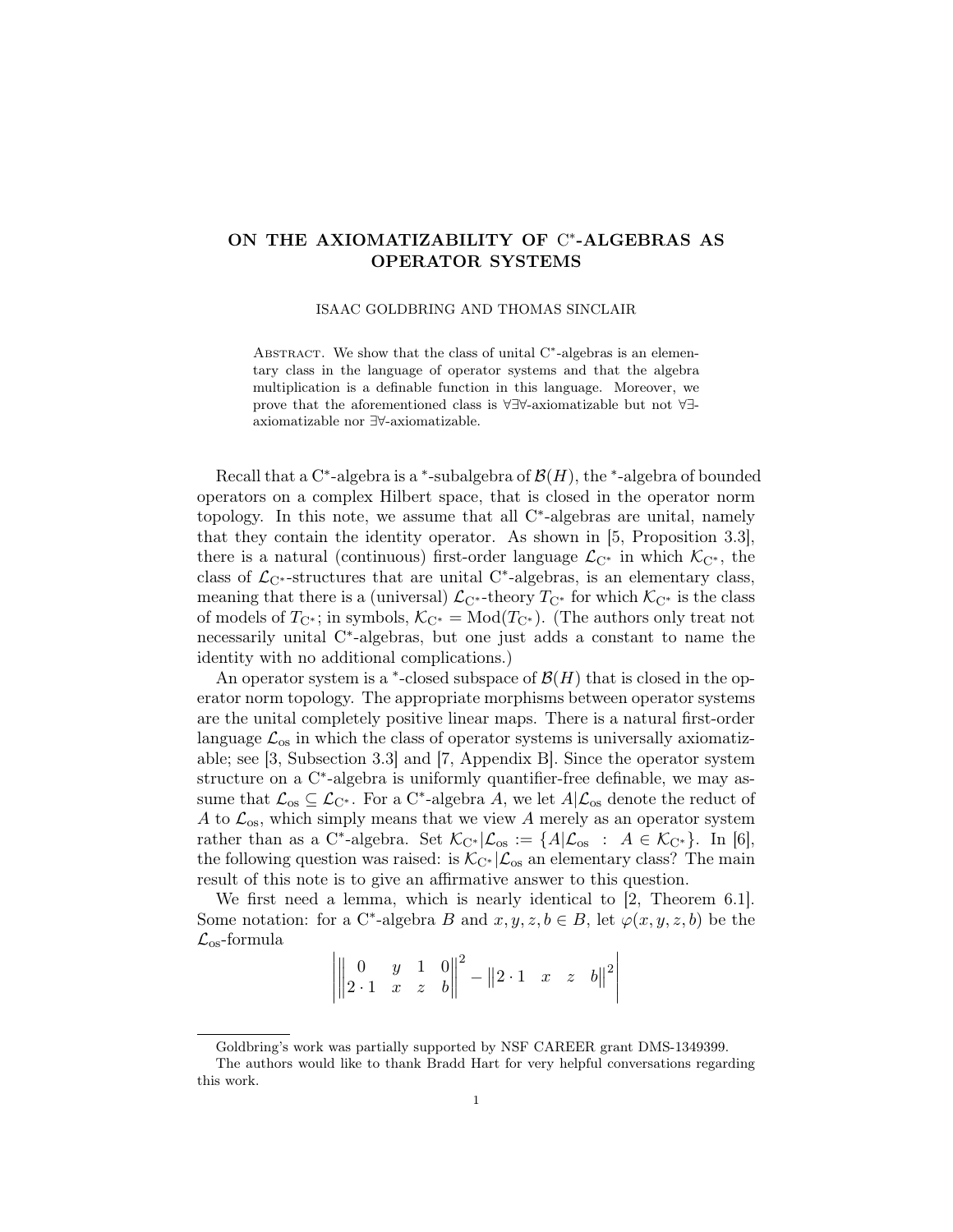**Lemma 1.** Suppose that A is a subsystem of the unital  $C^*$ -algebra B. Then A is closed under products if and only if we have

$$
\sup_{x,y \in A_1} \inf_{z \in A_1} \sup_{b \in B_2} \varphi(x, y, z, b) = 0.
$$

*Proof.* Fix  $\epsilon \in (0,1)$  and  $x, y \in A_1$ . Choose  $z \in A_1$  such that

$$
\sup_{b\in B_2}\varphi(x,y,z,b)<\epsilon
$$

and let b be the square root of  $||xx^* + zz^*|| \cdot 1 - xx^* - zz^* \in B$  so that  $||b||^2 = ||b^2|| \leq ||xx^* + zz^*|| \leq 2$ . Multiplying  $[2 \cdot 1 \quad x \quad z \quad b]$  by its adjoint have that

$$
||2 \cdot 1 \quad x \quad z \quad b||^2 = 4 \cdot 1 + xx^* + zz^* + bb^* = (4 + ||xx^* + zz^*||) \cdot 1.
$$

Similarly, it holds that

$$
\begin{vmatrix} 0 & y & 1 & 0 \\ 2 \cdot 1 & x & z & b \end{vmatrix}^2 = \begin{vmatrix} 1 + yy^* & yx^* + z^* \\ xy^* + z & (4 + \|xx^* + zz^*\|) \cdot 1 \end{vmatrix}.
$$

Examining the second row, it follows that the norm of the right side is at Least  $(\|xy^* + z\|^2 + (4 + \|xx^* + zz^*\|^2)^{1/2}$ , whence  $\|xy^* + z\| \le 4\sqrt{\epsilon}$ . As A is complete, it follows that  $xy^* \in A$ .

Conversely, the above calculations show that if A is multiplicatively closed, then setting  $z = -xy^*$  suffices.

**Theorem 2.** Let B be a  $C^*$ -algebra. If  $A \subset B$  is a subsystem of B which is an elementary substructure in the language of operator systems, then A is a C ∗ -subalgebra of B.

*Proof.* Since A inherits the unit of B and A is self-adjoint, we need only check that A is closed under products, that is, we need only verify the condition of the previous lemma. Fixing  $x, y \in A_1$ , we have

$$
\inf_{z \in B_1} \sup_{b \in B_2} \varphi(x, y, z, b) = 0.
$$

Since  $A$  is an elementary substructure of  $B$ , we have

$$
\inf_{z \in A_1} \sup_{b \in A_2} \varphi(x, y, z, b) = 0.
$$

Fix  $\epsilon > 0$  and take  $z \in A_1$  such that

$$
\sup_{b \in A_2} \varphi(x, y, z, b) \le \epsilon.
$$

By elementarity again, we have

$$
\sup_{b \in B_2} \varphi(x, y, z, b) \le \epsilon,
$$

whence we have

$$
\inf_{z \in A_1} \sup_{b \in B_2} \varphi(x, y, z, b) = 0,
$$

which is what we desired.  $\square$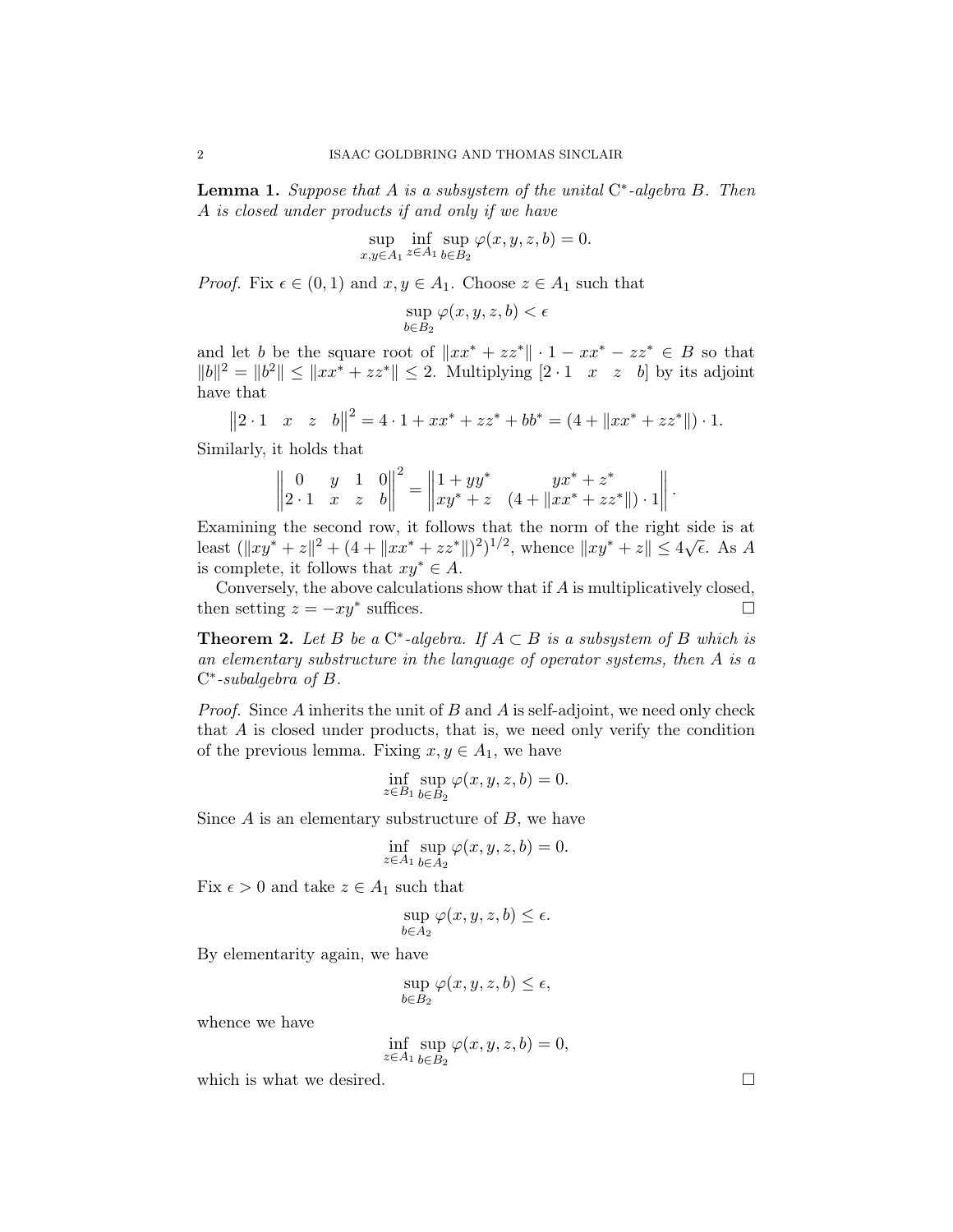### Corollary 3.  $\mathcal{K}_{C^*}|\mathcal{L}_{os}$  is an elementary class.

Proof. We use the semantic test for axiomatizability, that is, we show that  $\mathcal{K}_{C^*}|\mathcal{L}_{\text{os}}$  is closed under isomorphism, ultraproduct, and ultraroot. (See [1, Proposition 5.14].) Closure under isomorphism and ultraproducts is clear. We thus only need to show that  $\mathcal{K}_{C^*}|\mathcal{L}_{\text{os}}$  is closed under ultraroots. So suppose that A is an  $\mathcal{L}_{\text{os}}$ -structure for which  $A^{\mathcal{U}} \in \mathcal{K}_{\text{C}^*}|\mathcal{L}_{\text{os}}$ . Note that this implies that A is an operator subsystem of  $A^{\mathcal{U}}$ , whence A is an elementary substructure by Łos' theorem. Thus A is a C<sup>\*</sup>-subalgebra of  $A^{\mathcal{U}}$  $\Box$ 

Recall that a formula  $\psi(\vec{x})$  is *weakly stable* (relative to some elementary class K) if, for every  $\epsilon > 0$ , there is  $\delta > 0$  such that for every  $A \in \mathcal{K}$  and every  $\vec{a} \in A$  with  $|\psi(\vec{a})|^A < \delta$ , there is  $\vec{b} \in A$  with  $\max_i ||a_i - b_i|| < \epsilon$  and  $\psi(\vec{b})^A = 0$ . (See [4, Section 3.2].) The *proof* of Lemma 1 shows the following:

Corollary 4. Set  $\psi_{\text{mult}}(x, y, z) := \sup_{\|b\| \leq 2} \varphi(-x, y^*, z, b)$ . Then  $\psi_{\text{mult}}$  is a weakly stable formula relative to  $\mathcal{K}_{\mathrm{C}^*}|\mathcal{L}_{\mathrm{os}}$ .

Now suppose that for every  $A \in \mathcal{K}$  we fix a function  $f^A : A^n \to A$  (with n independent of A). We say that f is a *definable function* (once again relative to K) if there is a weakly stable formula  $\psi(\vec{x}, y)$  (relative to K) such that for all  $A \in \mathcal{K}$  and all  $\vec{a}, b \in A$ , we have  $f^A(\vec{a}) = b$  if and only if  $\psi(\vec{a}, b)^A = 0$ . Once again, the proof of Lemma 1 shows:

**Corollary 5.** For  $A \in \mathcal{K}_{C^*}|\mathcal{L}_{\text{os}}$ , we let mult<sup>A</sup> :  $A^2 \rightarrow A$  be the function given by mult<sup>A</sup> $(x, y) := x \cdot y$ . Then  $\psi_{\text{mult}}$  witnesses that mult is a definable function relative to  $\mathcal{K}_{C^*}|\mathcal{L}_{\text{os}}$ .

Let  $\mathcal{L}_{os}^{\#}$  be the language obtained from  $\mathcal{L}_{os}$  obtained by adding a new ternary predicate Q. Let  $T_{\mathcal{C}^*,\text{os}}^{\#}$  be the  $\mathcal{L}^{\#}$ -theory obtained from  $T_{\mathcal{C}^*,\text{os}}$  by adding the axiom

$$
\sup_{x,y,z} |Q(x,y,z) - \psi_{\text{mult}}(x,y,z)| = 0.
$$

**Proposition 6.**  $T_{\text{C}^*,\text{os}}^{\#}$  is  $\forall \exists \text{-}axiomaticable$ .

*Proof.* It suffices to show that a union of a chain of models of  $T_{\mathcal{C}^*,\infty}^{\#}$  is once again a model of  $T_{\mathbb{C}^*,\text{os}}^{\#}$  (see [4, Section 2.4]). If  $A_1 \subseteq A_2 \subseteq A_3 \subseteq \cdots$  is an ascending sequence of models of  $T_{\mathcal{C}^*,\text{os}}^{\#}$ , then each  $A_m$  is a  $\mathcal{C}^*$ -algebra and the inclusions are in fact ∗-homomorphisms. It follows that the union is a C<sup>\*</sup>-algebra and hence a model of  $T_{\rm C*,os}$ . It is readily verified that the extra axiom of  $T_{\text{C}^*,\text{os}}^{\#}$  also holds in the union, whence the union is a model of  $T_{C^*}^{\#}$ <sup>C</sup>∗,os.

In classical logic, the next corollary would be immediate. In the continuous case, a few words are in order.

Corollary 7.  $T_{\text{C}^*,\text{os}}$  is  $\forall \exists \forall \text{-}axiomaticable$ .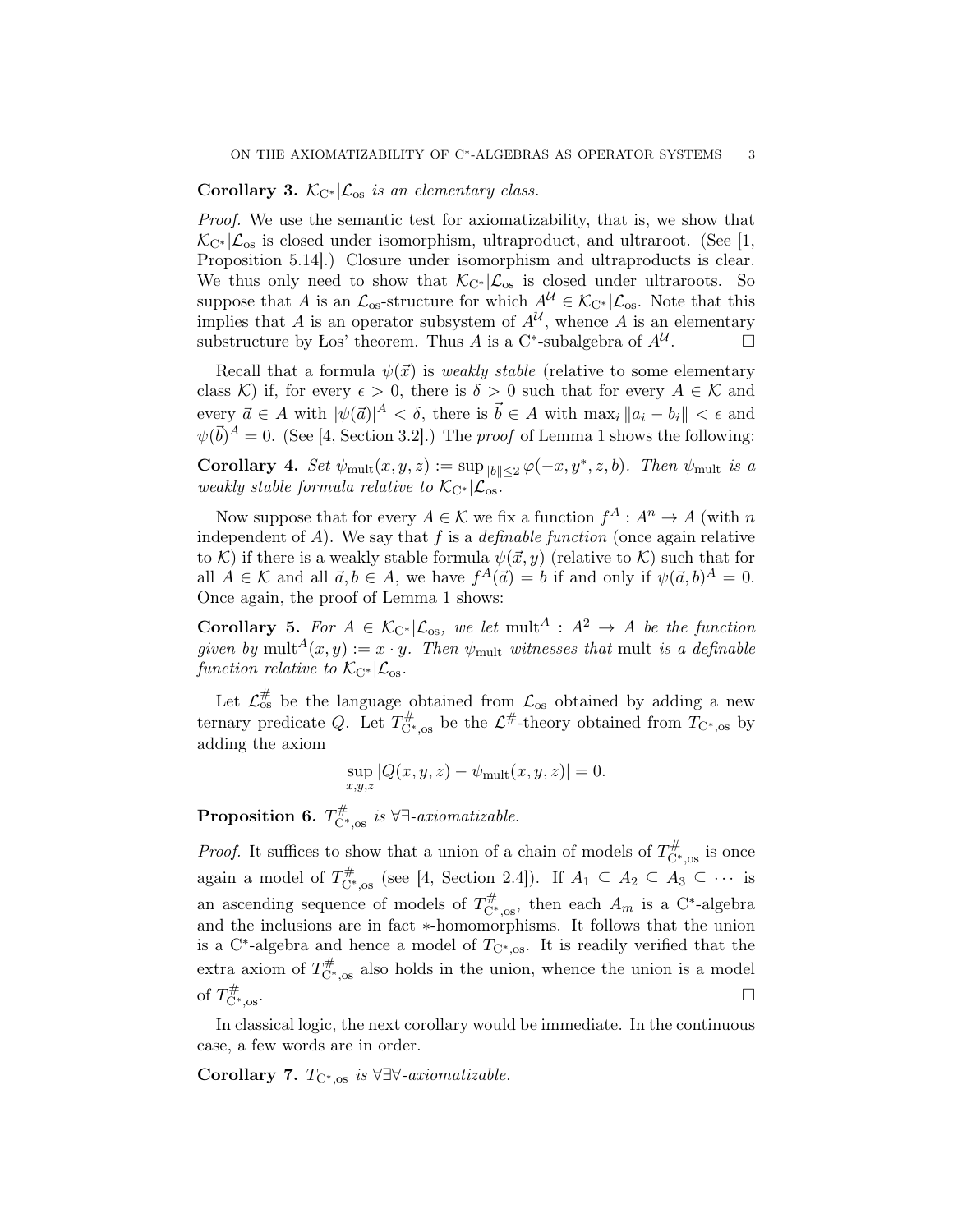*Proof.* Let  $\sigma := \sup_x \inf_y \varphi(x, y) = 0$  be an  $\mathcal{L}_{\text{os}}^{\#}$ -axiom for  $T_{\text{C*,os}}^{\#}$ . We can view  $\varphi$  as an  $\mathcal{L}_{\text{os}}$ -formula by replacing any occurrence of the new predicates  $Q_n$  by the  $\mathcal{L}_{\text{os}}$ -formula  $\psi_n$ . Fix  $\epsilon > 0$  and take a restricted  $\mathcal{L}_{\text{os}}$ -formula  $\theta(x, y)$  that approximates  $\varphi$  to within  $\epsilon$ . (See [1, Section 6] for the definition of restricted formula.) The key property of restricted formulae is that they are monotone in their arguments. Thus, an easy induction shows that any formula formed from restricted connectives and atomic and existential formulae is logically equivalent to both a ∀∃- and a ∃∀-formulae. It follows that, without loss of generality, we may assume that  $\theta$  is an  $\exists\forall$ -formula of  $\mathcal{L}_{\text{os}}$ . The axiom  $\sup_x \inf_y(\theta(x,y) - \epsilon) = 0$  is an  $\forall \exists \forall$ -axiom and the totality of these axioms has the same expressive power as the original axiom.  $\Box$ 

There is an alternative way of establishing the previous corollary. Indeed, one can take the universal axiomatization for C<sup>\*</sup>-algebras given in [5] and "substitute" all mention of the multiplication by the formula  $\psi_{\text{mult}}$ . For example, the axiom expressing the C<sup>\*</sup>-identity could instead be written as the following  $\mathcal{L}_{\text{os}}^{\#}$ -sentence:

$$
\sup_x \inf_y \max(\psi_{\text{mult}}(x, x^*, y), |||y|| - ||x||^2|) = 0.
$$

Since  $\psi_{\text{mult}}$  is a universal formula in the language  $\mathcal{L}_{\text{os}}$ , this sentence really is an ∀∃∀-sentence in the language  $\mathcal{L}_{os}$ . Of course, in addition one needs to express that the zeroset of  $\psi_{\text{mult}}$  really is a function. The way one does this in continuous logic is via the bounds given in the proof of the main lemma. In other words, one would also need to add the following two axioms (the second of which is actually an axiom scheme, one such axiom for each rational  $\epsilon$ ):

- $\sup_{x,y} \inf_z \psi_{\text{mult}}(x, y, z) = 0;$
- sup<sub>x,y,z<sub>1,z<sub>2</sub></sub> min(min<sub>i</sub>  $\epsilon$   $\psi$ <sub>mult</sub>(x, y, z<sub>i</sub>),  $d(z_1, z_2) 8\sqrt{\epsilon}$ ) = 0.</sub>

Although we have established that  $\mathcal{K}_{C^*}|\mathcal{L}_{\text{os}}$  is an  $\forall \exists \forall$ -axiomatizable  $\mathcal{L}_{\text{os}}$ theory, it is a priori possible that it is in fact two quantifier axiomatizable. Our last two results show that this is not the case. Recall that if  $X$  is an operator system and  $u \in X$ , then u is called a unitary of X if u is a unitary of the C<sup>\*</sup>-envelope  $C_e^*(X)$ .

# **Proposition 8.**  $\mathcal{K}_{C^*}|\mathcal{L}_{os}$  is not ∀∃-axiomatizable.

*Proof.* If  $\mathcal{K}_{C^*}|\mathcal{L}_{os}$  were  $\forall \exists$ -axiomatizable, then there would be  $A \in \mathcal{K}_{C^*}|\mathcal{L}_{os}$ that is existentially closed for  $\mathcal{K}_{C^*}|\mathcal{L}_{\text{os}}$ . However, in [6, Section 5], it was observed that if  $\phi: X \to Y$  is a complete order embedding that is also existential, then  $\phi$  maps unitaries to unitaries. Take a complete order embedding of  $A$  into a  $C^*$ -algebra  $B$  that is not a  $*$ -homomorphism (see, for example, [6, Section 5]); since this embedding maps unitaries to unitaries (since A is existentially closed for  $K$ ), this contradicts a well-known consequence of Pisier's linearization trick. (For the convenience of the reader, we include a proof of this fact in the appedix.)  $\Box$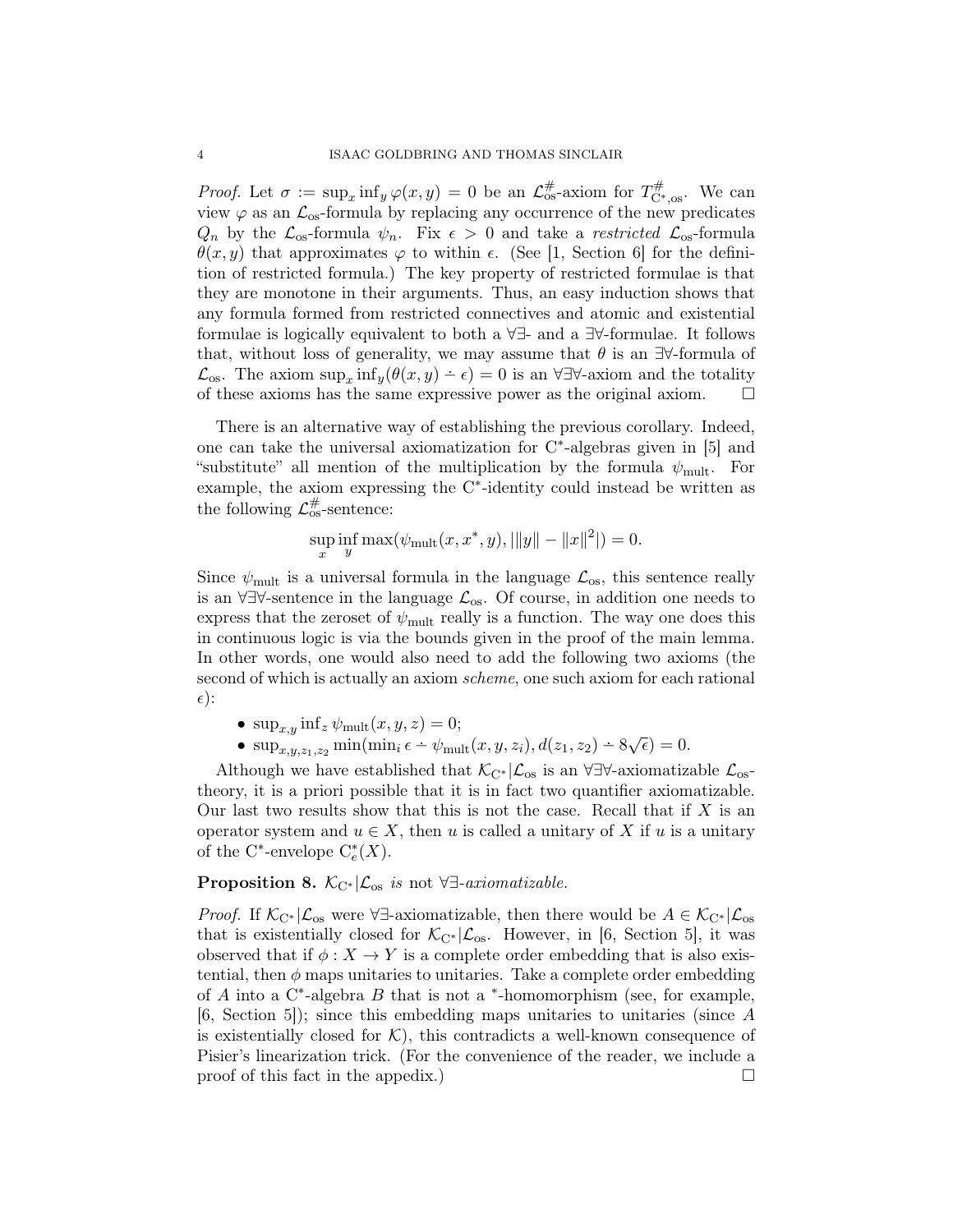### **Proposition 9.**  $\mathcal{K}_{C^*}|\mathcal{L}_{\text{os}}$  is not  $\exists\forall\text{-}axiomaticable$ .

*Proof.* Fix a C<sup>\*</sup>-algebra A and an operator system X that is **not** a C<sup>\*</sup>-algebra with  $A \subseteq X \subseteq A^{\mathcal{U}}$ . Suppose, towards a contradiction, that  $\mathcal{K}_{C^*}|\mathcal{L}_{os}$  is  $\exists \forall$ axiomatizable and let  $\sigma := \inf_x \sup_y \varphi(x, y)$  be such an axiom. Fix  $\epsilon > 0$  and take  $a \in A$  such that  $(\sup_y \varphi(a, y))^A \leq \epsilon$ . It follows that  $(\sup_y \varphi(a, y))^{A^U} \leq$  $\epsilon$ , whence  $(\sup_{u} \varphi(a, y))^X \leq \epsilon$ . Since  $a \in X$  and  $\epsilon > 0$  was arbitrary, we see that  $\sigma^X = 0$ . Since  $\sigma$  was an arbitrary axiom, we see that X is a C<sup>\*</sup>-algebra, yielding a contradiction.

#### Appendix on Pisier's Linearization Trick

The following facts follow immediately from Stinespring's Dilation Theorem; see, for example, [8, Theorem 18].

**Fact 10.** Suppose that  $\phi : A \to B$  is a u.c.p. map between  $C^*$ -algebras. Then for all  $x, y \in A$ , we have

$$
\phi(x)^{*}\phi(x) \le \phi(x^{*}x)
$$

and

$$
\|\phi(y^*x) - \phi(y)^*\phi(x)\| \le \|\phi(y^*y) - \phi(y)^*\phi(y)\|^{1/2} \|\phi(x^*x) - \phi(x)^*\phi(x)\|^{1/2}.
$$

**Corollary 11.** Suppose that  $\phi : A \rightarrow B$  is u.c.p. map between  $C^*$ -algebras that maps unitaries to unitaries. Then  $\phi$  is a  $*$ -homomorphism.

Proof. The previous fact shows that the set

$$
M_{\phi} := \{ a \in A : \phi(a^*)\phi(a) = \phi(a^*a), \ \phi(a)\phi(a^*) = \phi(aa^*) \}
$$

is a C<sup>\*</sup>-subalgebra of A on which  $\phi$  is a <sup>\*</sup>-homomorphism. By assumption we have that  $\mathcal{U}(A) \subset M_{\phi}$  whence  $M_{\phi} = A$ .

#### **REFERENCES**

- [1] I. Ben Yaacov, A. Berenstein, C. W. Henson, and A. Usvyatsov, Model theory for metric structures, Model theory with applications to algebra and analysis. 2, pgs. 315-427, London Math. Soc. Lecture Note Ser. (350), Cambridge Univ. Press, Cambridge, 2008.
- [2] D. Blecher and M. Neal, Metric characterizations II, Illinois J. Math. 57 (2013), 25-41.
- [3] G. Elliott, I. Farah, V. Paulsen, C. Rosendal, A. Toms, and A. Tornquist, The isomorphism relation for separable  $C^*$ -algebras, Math. Res. Lett. 20 (2013), 1071-1080.
- [4] I. Farah, B. Hart, M. Lupini, L. Robert, A. Tikuisis, A. Vignati, and W. Winter, The model theory of nuclear  $C^*$  algebras, preprint. arXiv 1602.08072.
- [5] I. Farah, B. Hart, and D. Sherman, Model theory of operator algebras II: Model theory, Israel J. Math. 201 (2014), 477-505.
- [6] I. Goldbring and M. Lupini, *Model theoretic aspects of the Gurarij operator system*, preprint. arXiv 1501.04332.
- [7] I. Goldbring and T. Sinclair, On Kirchberg's embedding problem, Journal of Functional Analysis, 269 (2015), 155-198.
- [8] N. Ozawa, About the Connes embedding conjecture-algebraic approaches, Jpn. J. Math., 8 (2013), 147–183.